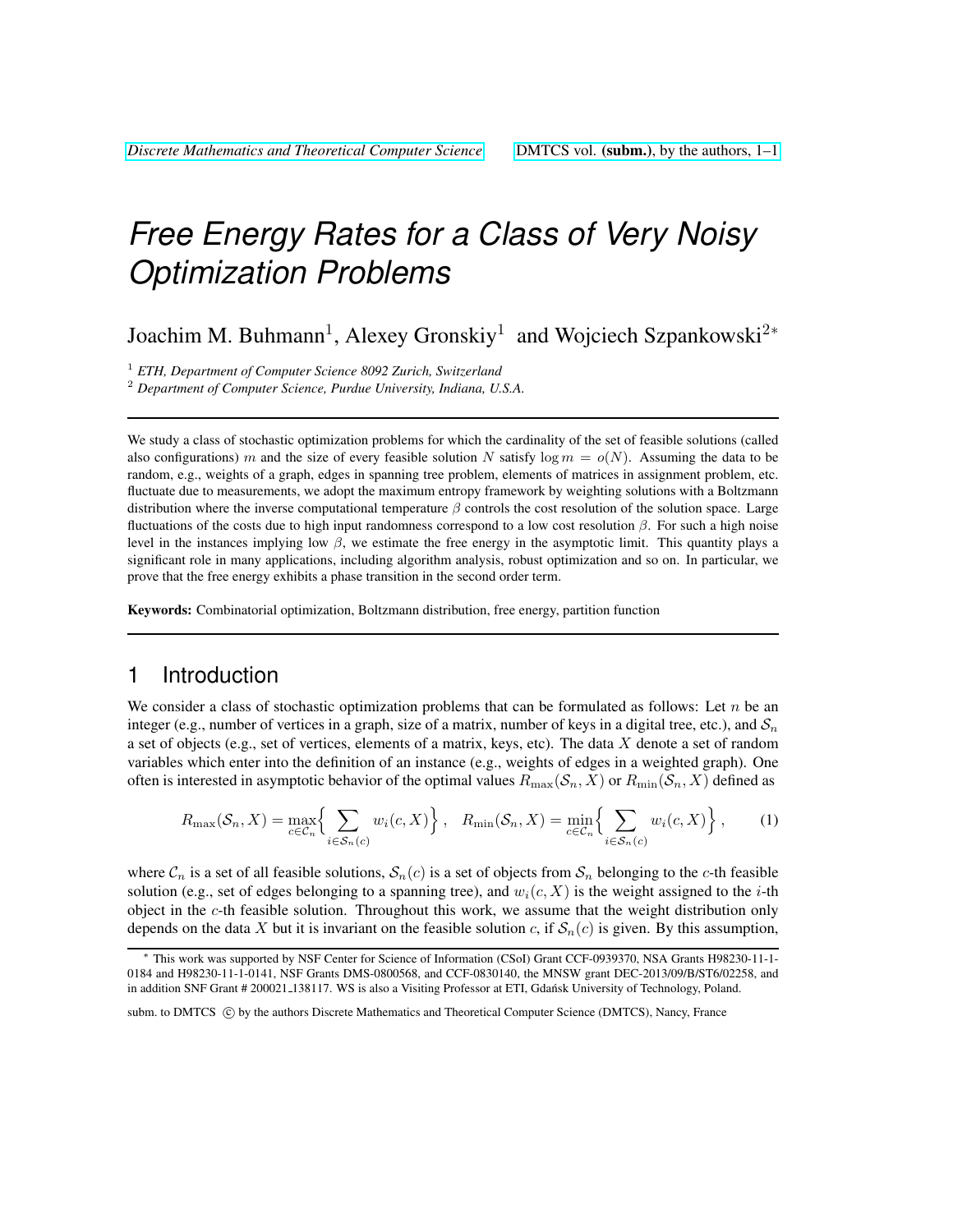the data and, consequently, the weights will not change during optimization and we can adopt the notation  $w_i(X) := w_i(c, X).$ 

Combinatorial optimization problems arise in many areas of science and engineering. Among others we mention here: the assignment problem [\[15\]](#page-11-0), the quadratic assignment problem [\[7,](#page-11-1) [9\]](#page-11-2), computation of the minimum spanning tree, the minimum weighted  $k$ -clique problem [\[15\]](#page-11-0), geometric location problems, and so forth. Often, the data entering the problem specification are random and sets of solutions have to be considered as equally likely given the stochastic instance. We analyze this class of random problems in a probabilistic framework which assumes that the weights  $w_i(X)$  are Borel functions of X, s.t.  $w_i(X)$ are i.i.d. with some distribution  $F(\cdot)$ . We also assume that the cardinality of the feasible set is m (i.e.,  $|\mathcal{C}_n| = m$ ) and the cardinality of  $\mathcal{S}_n(c)$  is N for every  $c \in \mathcal{C}_n$ . Throughout this paper we shall demand that  $\log m = o(N)$ .

We study these optimization problems in the maximum entropy framework. Therefore, we consider the Boltzmann distribution over all configurations. This distribution is parametrized by  $\beta = 1/T$  which  $\sum_{i \in S_n(c)} w_i(X)$ , the Boltzmann distribution  $p_\beta(c|X)$  of  $c \in \mathcal{C}_n$  is is the inverse computational temperature T. More precisely, defining the objective function  $R(c, X)$  =

$$
p_{\beta}(c|X) = \frac{1}{Z(\beta, X)} \exp(-\beta R(c, X))
$$
 with partition function  $Z(\beta, X) = \sum_{c \in C} \exp(-\beta R(c, X))$ . (2)

It is quite revealing to study optimization problems in the maximum entropy framework through the Boltzmann distribution. For high temperature when  $\beta \to 0$ , this distribution selects all configurations uniformly. On the other hand, when  $\beta \to \infty$  the Boltzmann distribution concentrates on the set of optimal solutions with costs  $R_{\text{max}}$ . Intermediate values of  $\beta$  define an appropriate resolution of the solution space such that the fluctuations in the input are not overfitted by the optimization algorithm.

 $Z(\beta, X)$  can also be used to characterize some thermodynamic limits such as entropy and free energy rates [\[8,](#page-11-3) [13\]](#page-11-4). In this paper, we focus on the free energy rates for high temperature when  $\beta \to 0$ . This high computational temperature limit is most interesting when the instances of optimization problems are affected by strong fluctuations which only support estimation of low cost resolution results.

The *free energy* is related to  $\mathbb{E}_X$ [log  $Z(\beta, X)$ ] while the free energy *rate* is the *normalized* version of the free energy. The normalization matters! Usually, one defines the free energy rate as

<span id="page-1-0"></span>
$$
\gamma(\beta) = \lim_{n \to \infty} \frac{\mathbb{E}_X[\log Z(\beta, X)]}{\log |\mathcal{C}_n|}.
$$
\n(3)

However, such a limit may not exist or it may be trivial. The latter refers to the case where either  $\log m = \log |\mathcal{C}_n|$  or  $N = |\mathcal{S}_n|$  dominates, that is,  $\log m \neq \Theta(N)$ . In [\[14\]](#page-11-5) the case  $\log m \gg O(N)$ was analyzed, while here we focus on a class of optimization problems with  $\log m = o(N)$  (e.g., the quadratic assignment problem [\[7,](#page-11-1) [9,](#page-11-2) [10\]](#page-11-6) in which  $N = n^2$  and  $m = n!$ ). For this class of optimization problems, Szpankowski [\[10\]](#page-11-6) proved that any solution is asymptotically optimal with high probability.

Furthermore, the free energy rate plays an important role in the novel verification approach for cost functions and algorithms proposed recently in [\[1\]](#page-11-7). Namely, optimization of  $R(c, X')$  and  $R(c, X'')$  under the two sample set scenario with *noisy* instances  $X'$ ,  $X''$  requires to be robust w.r.t. noise. A framework of robust optimization has been developed in [\[1,](#page-11-7) [2\]](#page-11-8) by using information theoretic arguments (see also [\[3\]](#page-11-9)). Stable recovery of solution sets under two noisy inputs requires to optimize the resolution of the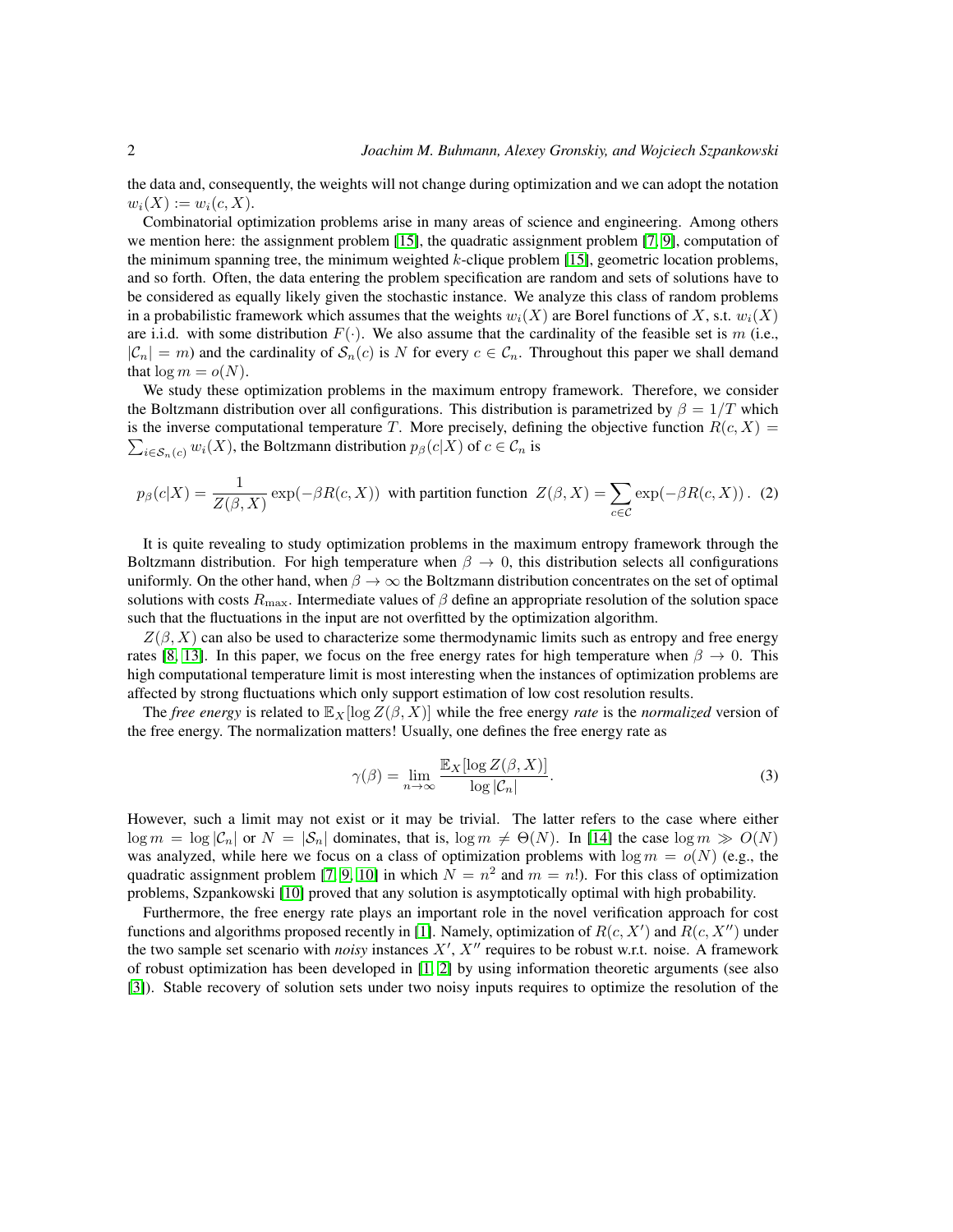solution space w.r.t.  $\beta$  by

$$
\beta^* \in \arg\max_{\beta \in \mathbb{R}_+} \mathcal{I}_{\beta} = \arg\max_{\beta \in \mathbb{R}_+} \mathbb{E}_{X',X''} \log \left( |\mathcal{C}_n| \sum_{c \in \mathcal{C}_n} p_{\beta}(c|X') p_{\beta}(c|X'') \right) \tag{4}
$$

and then considering the solutions sampled from the Gibbs measure  $p_{\beta^{\star}}(c|X')$  taken at the optimal  $\beta^{\star}$ .  $\mathcal{I}_{\beta}$ can be interpreted as a generalization capacity for cost functions or algorithms. Maximizing  $\mathcal{I}_{\beta}$  requires to understand how  $\mathbb{E}_X \log Z(\beta, X)$  behaves as a function of  $\beta$ .

For the mentioned framework, it is crucial to understand the asymptotics of the terms in the above equation. In the present paper, we establish such asymptotics for certain temperature regimes. We shall argue that for the case  $\log m = o(N)$ , the proper normalization requires  $\beta = \Theta(\sqrt{\log m/N}) \to 0$ . In this *"high temperature"* regime we will be able to determine the free energy rate. In fact, we shall prove that the second order term of the free energy rate exhibits a phase transition. We illustrate our findings on the quadratic assignment problem.

# 2 Main Results and Their Consequences

In this section, we formally introduce the problem, and present our main findings. We aim at understanding the asymptotic behavior of the expectation of logarithm of partition function defined in [\(2\)](#page-1-0), that is,

$$
Z(\beta, X) = \sum_{c \in \mathcal{C}} \exp(-\beta R(c, X))
$$
 (5)

where  $\mathcal{C} := \mathcal{C}_n$  of cardinality  $m := |\mathcal{C}_n|$  is the set of configurations or feasible solutions of the objective function  $R(c, X) = \sum_{i \in S_n(c)} w_i(X)$ .

Since the weights  $w_i(X)$  are Borel functions of X, they are random variables. We assume them to be i.i.d. realizations of a random variable  $W(X)$  with the probability distribution F that does not depend on i. Furthermore, we postulate that the moment generating function  $\mathbb{E}_X[\exp(tW(X))] < \infty$  exists for some  $t > 0$ . In particular, we denote

$$
\mu = \mathbb{E}_X[W(X)], \quad \text{and} \quad \sigma^2 = \mathbb{V}_X[W(X)], \tag{6}
$$

where  $\mathbb{V}_X[W(X)] := \mathbb{E}_X[(W(X) - \mathbb{E}_X[W(X)])^2]$  denotes the variance. To simplify our analysis, we actually shall investigate the centralized weights  $\overline{W}(X) := W(X) - \mu$  and denote by  $\widehat{G}(\beta)$ , where  $\beta > 0$ , the moment generating function of  $(-\overline{W}(X))$ , that is

$$
\widehat{G}(\beta) = \mathbb{E}_X[\exp(\beta(-\overline{W}(X)))] < \infty. \tag{7}
$$

Our goal is to estimate  $\mathbb{E}_X[\log Z(\beta, X)]$  which can be upper bounded by Jensen's inequality as

$$
\mathbb{E}_X[\log Z(\beta, X)] \le \log \mathbb{E}_X[Z(\beta, X)].\tag{8}
$$

**Remark.** In the following, we will omit X as an argument of  $Z(\beta, X)$  and  $R(c, X)$  for the sake of simplicity. (The expectation  $\mathbb{E}[.]$ , the variance  $\mathbb{V}[.]$  and other probabilistic operations are still meant to be taken with respect to the randomness of  $X$ ).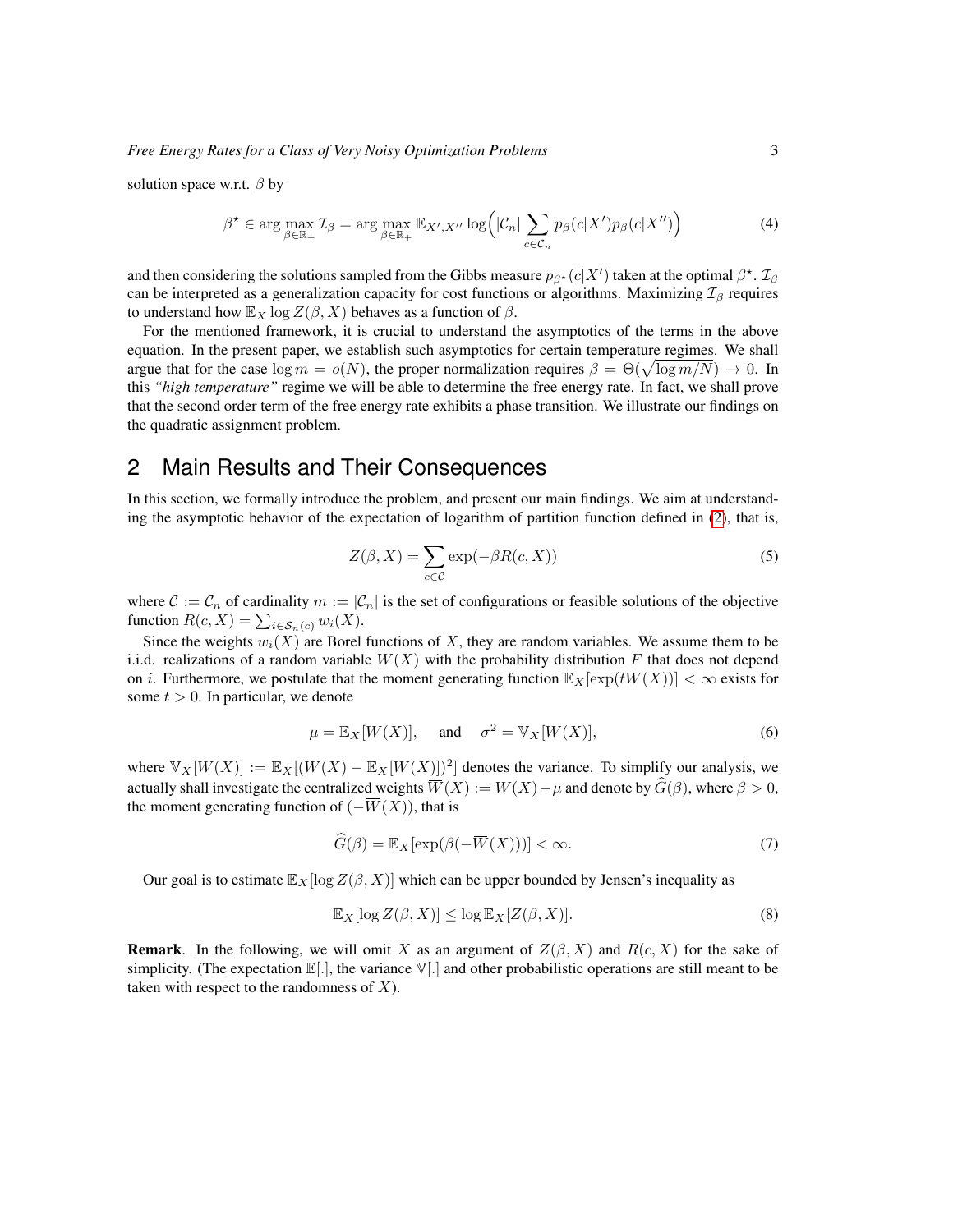We need to evaluate  $\mathbb{E}[Z(\beta)]$ , so we proceed as follows

$$
\mathbb{E}[Z(\beta)] = \mathbb{E}\Big[\sum_{c \in \mathcal{C}} \exp(-\beta R(c))\Big] = \exp(-\beta N\mu)\mathbb{E}\Big[\sum_{c \in \mathcal{C}} \exp(-\beta (R(c) - N\mu))\Big]
$$
  
=  $\exp(-\beta N\mu)m\hat{G}^N(\beta).$  (9)

<span id="page-3-0"></span>Thus

$$
\log \mathbb{E}[Z(\beta)] = -\beta N\mu + \log m + N \log \widehat{G}(\beta)
$$
 (10)

since the r.v.s  $W_i$  are i.i.d.

From the above relation [\(10\)](#page-3-0) one must conclude that in order to get a nontrivial limit of  $\log \mathbb{E}[Z(\beta)]/\log m$ we need to choose the limit  $\beta \to 0$ . Under this assumption, we can expand  $\widehat{G}(\beta)$  in the Taylor series to obtain

$$
\widehat{G}(\beta) = 1 + \frac{1}{2}\beta^2 \sigma^2 + O(\beta^3).
$$
 (11)

We find as long as  $\beta \to 0$ 

$$
\log \mathbb{E}[Z(\beta)] = -\beta N\mu + \log m + N \log \widehat{G}(\beta) = -\beta N\mu + \log m + N \log \left(1 + \frac{1}{2}\beta^2 \sigma^2 + O(\beta^3)\right)
$$
  
=  $-\beta N\mu + \log m + \frac{1}{2}N\beta^2 \sigma^2 (1 + O(\beta)).$  (12)

This suggests that the right choice for  $\beta$  is

$$
\beta = \widehat{\beta} \sqrt{\frac{\log m}{N}} \tag{13}
$$

for some constant  $\widehat{\beta}$ . Thus we arrive at

<span id="page-3-1"></span>
$$
\frac{\log \mathbb{E}[Z(\beta)] + \beta N\mu}{\log m} = 1 + \frac{1}{2}\widehat{\beta}^2 \sigma^2 (1 + O(\beta)).\tag{14}
$$

In terms of  $\mathbb{E}[\log Z(\beta)]$  we find

$$
\frac{\mathbb{E}[\log Z(\beta)] + \widehat{\beta}\mu\sqrt{N\log m}}{\log m} \le 1 + \frac{1}{2}\widehat{\beta}^2\sigma^2 \left(1 + O\left(\sqrt{\frac{\log m}{N}}\right)\right). \tag{15}
$$

But there is a surprise! Let us denote

$$
\phi(\beta) = \mathbb{E}[\log Z(\beta)] + \beta N \mu =: \mathbb{E}[\log \widehat{Z}(\beta)] \tag{16}
$$

where  $Z(\beta) = \sum_{c \in \mathcal{C}} \exp(\beta \overline{R}(c))$  with  $\overline{R}(c) = -\sum_{i \in \mathcal{S}(c)} \overline{W}_i$ . It is easy to observe that

<span id="page-3-2"></span>
$$
\beta \max_{c \in \mathcal{C}} \overline{R}(c) \le \log \widehat{Z}(\beta). \tag{17}
$$

Using the upper bound obtained in [\(15\)](#page-3-1) we find

$$
\frac{\mathbb{E}[\max_{c \in \mathcal{C}} \overline{R}(c)]}{\log m} \le \sqrt{\frac{N}{\log m}} \left(\hat{\beta}^{-1} + \frac{1}{2}\hat{\beta}\sigma^2\right). \tag{18}
$$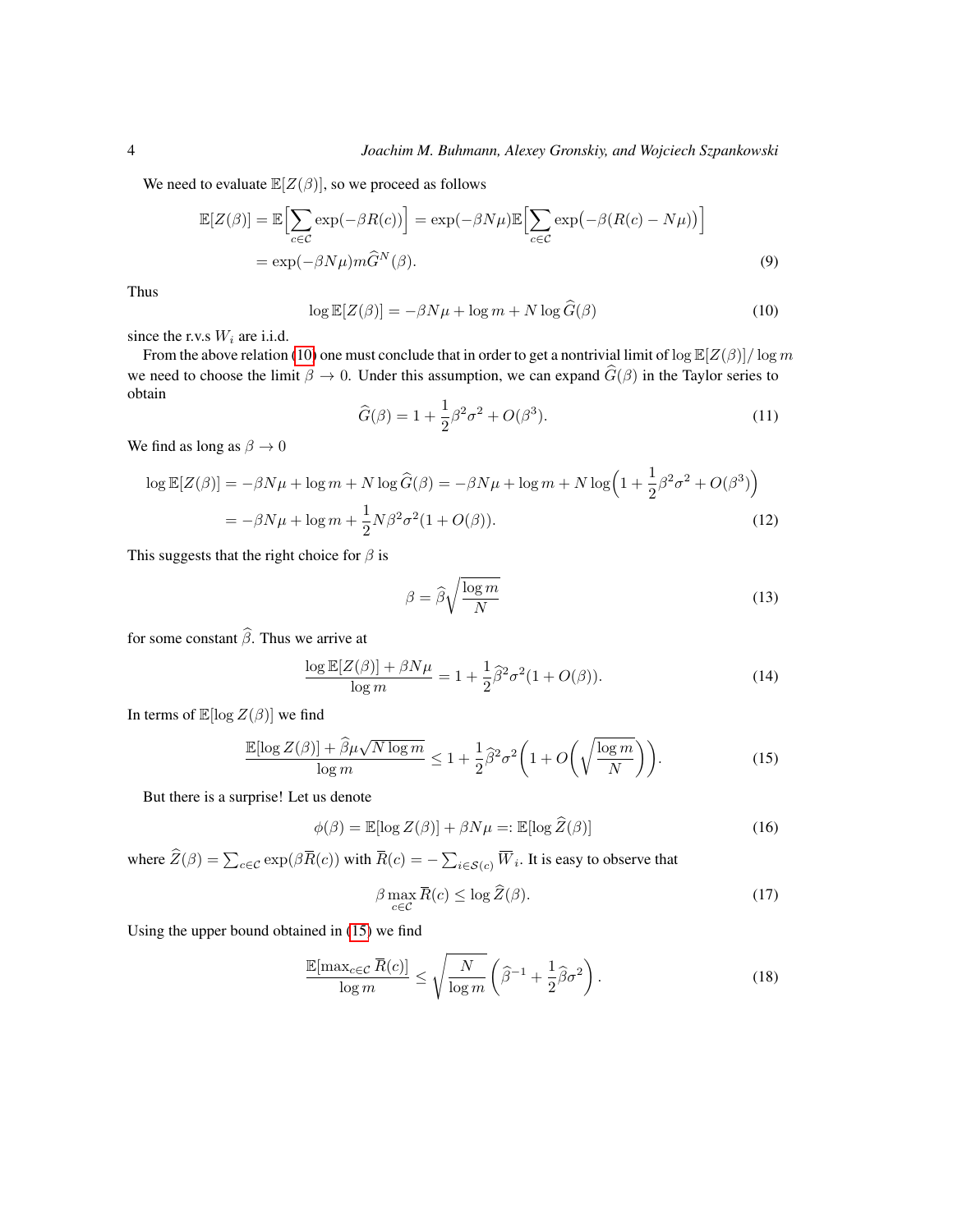Choosing  $\widehat{\beta}^* = \sqrt{ }$  $2/\sigma$  that minimizes the right-hand side of [\(18\)](#page-3-2) we arrive at

$$
\mathbb{E}[\max_{c \in \mathcal{C}} \overline{R}(c)] \le \sqrt{2\sigma^2 N \log m} \tag{19}
$$

Now proceeding as in Talagrand [\[13,](#page-11-4) Proposition 1.1.3] we obtain

$$
\phi'(\beta) \le \mathbb{E}[\max_{c \in \mathcal{C}} \overline{R}(c)].\tag{20}
$$

But for  $\beta > \beta^* := \widehat{\beta}^* \sqrt{\log m/N},$ 

$$
\phi(\beta) \le \phi(\beta^*) + \phi'(\beta^*)(\beta - \beta^*),\tag{21}
$$

since  $\phi(\beta)$  is known to be convex. Applying the upper bound for  $\phi'(\beta)$  yields

<span id="page-4-0"></span>
$$
\mathbb{E}[\log \hat{Z}(\beta)] \le \hat{\beta}\sigma\sqrt{2}\log m \tag{22}
$$

and the second upper bound in Theorem [1.](#page-5-0)

It is now worth proving that the lower bounds for  $\mathbb{E}[\log \hat{Z}(\beta)]$  are asymptotically the same as [\(15\)](#page-3-1),[\(22\)](#page-4-0). For that, we will follow the techniques used in Talagrand [\[13,](#page-11-4) Proposition 1.1.5, pp. 11–12].

For the following, note that since the weights are i.i.d., then  $\bar{R}(c) \stackrel{d}{\to} \mathcal{N}(0, N\sigma^2)$ , where  $\mathcal N$  represents normal distribution. Let Y be the cardinality of the solution subset for which the centered negative cost function (see above)  $\overline{R}(c)$  is large enough:

$$
Y := \text{card}\{c \colon \overline{R}(c) \ge s \log m\} \quad \text{for some} \quad s \ge 0. \tag{23}
$$

It is obvious that

$$
\mathbb{E}[Y] = ma, \quad \text{where} \quad a := \mathbb{P}(\overline{R}(c) \ge s \log m). \tag{24}
$$

It is quite straightforward then to prove that

$$
\mathbb{E}[Y^2] = ma + m(m-1)a, \text{ thus } \mathbb{V}[Y] = ma - ma^2 \le ma. \tag{25}
$$

Let A denote an event  ${Y \leq ma/2}$ . Now by Markov inequality (second transition in the following chain)

$$
\mathbb{P}(A) \le \mathbb{P}\big((Y - \mathbb{E}[Y])^2 \ge m^2 a^2 / 4\big) \le 4\mathbb{V}[Y]/(m^2 a^2) \le 4/(ma). \tag{26}
$$

Next, we derive lower bounds for  $\mathbb{E}[\log Z(\beta)]$  on the events A and  $\Omega \setminus A$ . For the latter, we have:

$$
\widehat{Z}(\beta) = \sum_{c \in \mathcal{C}} \exp(\beta \overline{R}(c)) \ge \sum_{c \in \mathcal{C}} \exp(\beta s \log m) \ge \frac{m}{2} a \exp(\beta s \log m),\tag{27}
$$

<span id="page-4-1"></span>thus

$$
\mathbb{E}[\mathbb{1}_{\Omega\setminus A}\log\widehat{Z}(\beta)] \ge (1 - 4/(ma))(\log m - \log 2 + \log a + \beta s \log m). \tag{28}
$$

For event A, we derive the lower bound in the following way. Choosing an arbitrary solution  $c_0$ , we notice that  $Z(\beta) \geq \exp(\beta \overline{R}(c_0))$  and thus

<span id="page-4-2"></span>
$$
\mathbb{E}[\mathbb{1}_A \log \widehat{Z}(\beta)] \ge -\beta \mathbb{E}[-\mathbb{1}_A \overline{R}(c)] \ge -\beta \mathbb{E}[|\overline{R}(c)|] \ge -L\sigma\beta\sqrt{N},\tag{29}
$$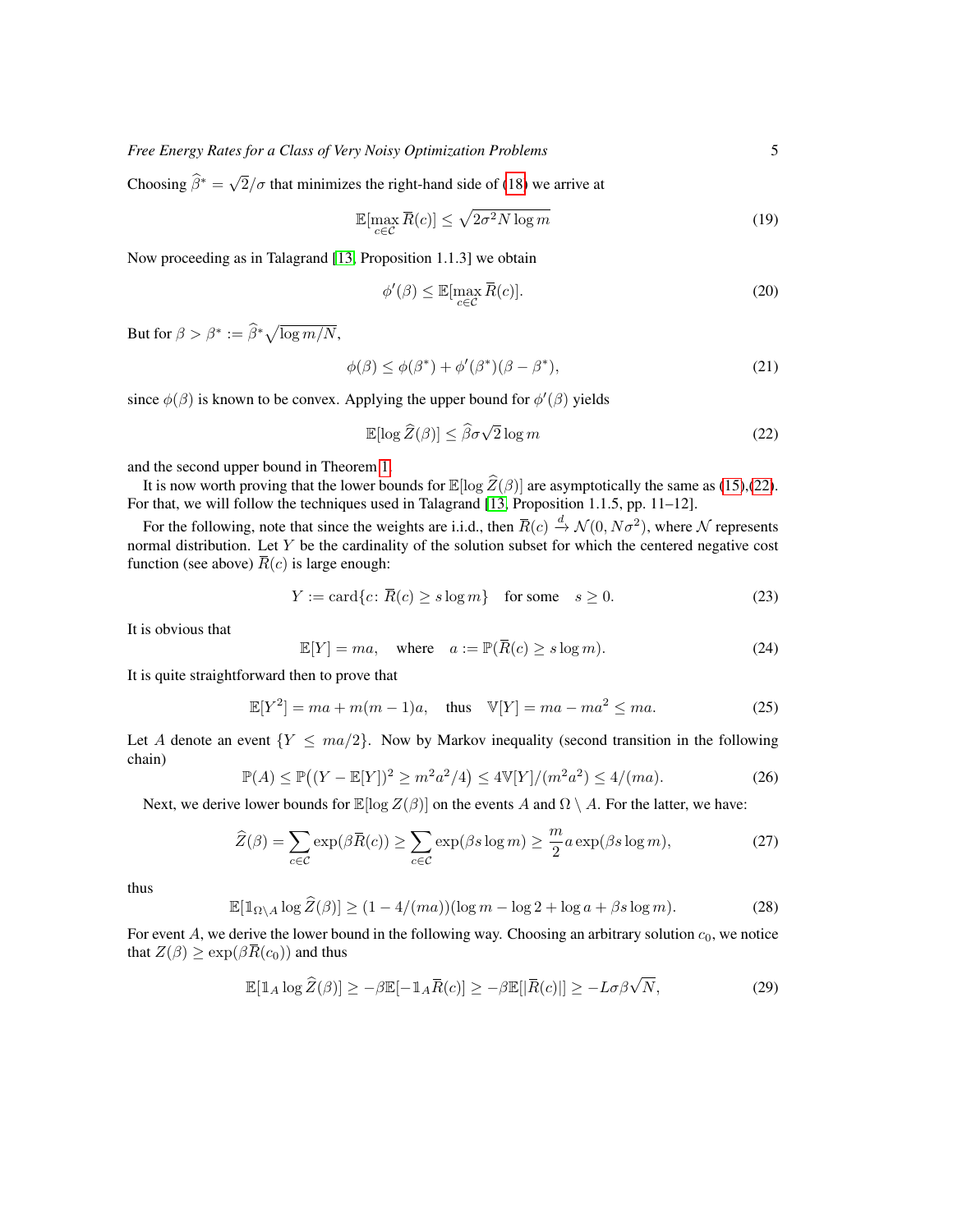where  $L$  is some constant coming from expectation of half-normal distribution, which is the thermodynamic limit distribution for  $|\overline{R}(c)|$ . Here we use the fact that  $|\overline{R}(c)|$  converges in distribution to a half-normal (due to CLT), and then we determine that, due to the dominated convergence theorem and uniform integrability of  $|\overline{R}(c)|$  [\[6,](#page-11-10) Ch. XVI.7], the expectation value of  $|\overline{R}(c)|$  also converges to the one of half-normal.

Combining [\(28\)](#page-4-1) and [\(29\)](#page-4-2), we obtain

<span id="page-5-1"></span>
$$
\mathbb{E}[\log \widehat{Z}(\beta)] \ge \left(1 - \frac{4}{ma}\right) (\log m - \log 2 + \log a + \beta s \log m) - L\sigma\beta\sqrt{N}.\tag{30}
$$

From the properties of centered Gaussian, which is the thermodynamic limiting distribution of  $\overline{R}(c)$ , we get the following bound on  $a$  (small terms correspond to large deviation bounds):

$$
(1 + o(1)) \frac{\sigma \sqrt{N}}{Ls \log m} \exp\left(-\frac{s^2 \log^2 m}{2\sigma^2 N}\right) \le a \le (1 + o(1)) \exp\left(-\frac{s^2 \log^2 m}{2\sigma^2 N}\right),\tag{31}
$$

which means that in the thermodynamic limit ( $n \to \infty$ ) holds true  $ma \to \infty$ , thus [\(30\)](#page-5-1) turns into (we also normalize by  $log m$  here)

$$
\frac{\mathbb{E}[\log \widehat{Z}(\beta)]}{\log m} \ge 1 - s^2 \frac{\log m}{2\sigma^2 N} + \beta s - \frac{L\sigma \beta \sqrt{N}}{\log m} + \log \left( \frac{\sigma \sqrt{N}}{Ls \log m} \right) / \log m + o(1) \tag{32}
$$

Now for the regime  $\beta \leq \hat{\beta}^* \sqrt{\log m/N}$  we choose  $s := \beta \frac{\sigma^2 N}{\log m} = \hat{\beta} \sigma^2 \sqrt{N/\log m}$ , which yields a lower bound

$$
\frac{\mathbb{E}[\log \widehat{Z}(\beta)]}{\log m} \ge 1 + \frac{\widehat{\beta}^2 \sigma^2}{2} + O\left(\frac{1}{\log m}\right) + O\left(\frac{\log \log m}{\log m}\right) + o(1),\tag{33}
$$

and for regime  $\beta \geq \hat{\beta}^* \sqrt{\log m/N}$  we choose  $s = \sqrt{2\sigma^2 N/\log m}$ , which yields a lower bound

$$
\frac{\mathbb{E}[\log \widehat{Z}(\beta)]}{\log m} \ge \widehat{\beta}\sqrt{2}\sigma + O\left(\frac{1}{\log m}\right) + O\left(\frac{\log \log m}{\log m}\right) + o(1). \tag{34}
$$

Additional terms  $O(\cdot)$  are small in the thermodynamic limit, so we obtain the requested asymptotical lower bounds.

In passing, one should observe that the bounds (both lower and upper) are distinctively different for two different regimes. Thus the normalized free energy rate exhibits a phase transition at the second order term.

In summary, we have just proved the following finding.

<span id="page-5-0"></span>Theorem 1 *Consider a class of combinatorial optimization problems in which the cardinality of feasible solutions* m *and the size of feasible solution* N *are related as*  $\log m = o(N)$ *. Assume that weights*  $W_i$  *are* i.i.d. distributed with mean  $\mu$  and variance  $\sigma^2$  and moment generating function of  $(-W_i)$  is finite. Define

$$
\beta = \widehat{\beta}\sqrt{\log m/N}.\tag{35}
$$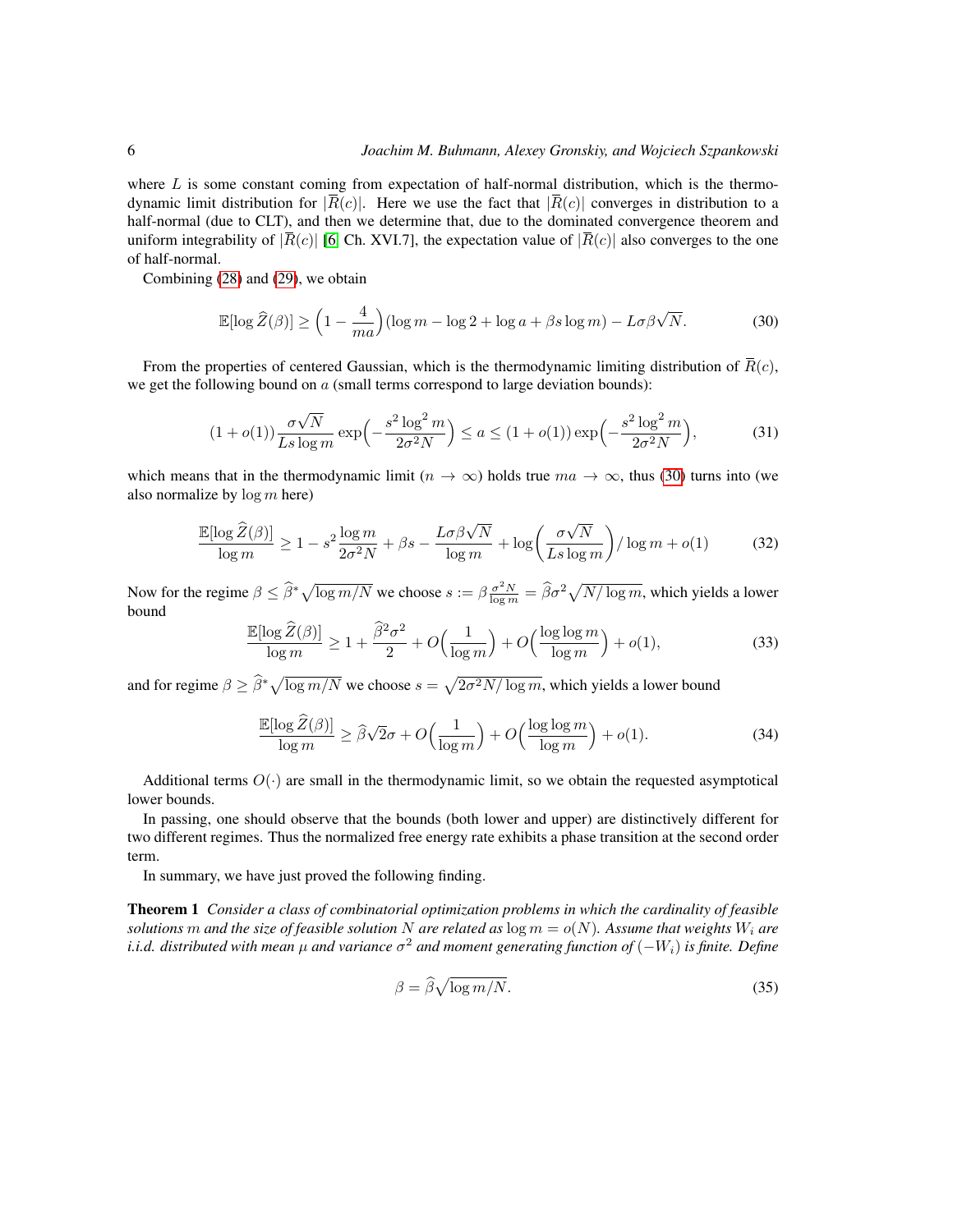*Then the function* Z(β) *satisfies*

<span id="page-6-0"></span>
$$
\lim_{n \to \infty} \frac{\mathbb{E}[\log Z(\beta)] + \widehat{\beta}\mu\sqrt{N\log m}}{\log m} = \begin{cases} 1 + \frac{\widehat{\beta}^2 \sigma^2}{2}, & \widehat{\beta} < \frac{\sqrt{2}}{\sigma}, \\ \widehat{\beta}\sigma\sqrt{2}, & \widehat{\beta} \ge \frac{\sqrt{2}}{\sigma}. \end{cases}
$$
(36)

*In other words, the free energy rate*  $\gamma(\beta) = \lim_{n \to \infty} \mathbb{E}[\log Z(\beta)] / \log m$  *becomes* 

$$
\gamma(\beta) = -\widehat{\beta}\mu\sqrt{\frac{N}{\log m}} + O(1)
$$
\n(37)

*with a phase transition at the second order term.*

**Remarks:** First, the reader should note that the critical inverse temperature  $\hat{\beta}^* = \sqrt{\frac{1}{\hat{\beta}^*}}$  $2/\sigma$  relates the low  $\beta$  limit to the high noise regime of optimization problems (see also Derrida's random energy model [\[5\]](#page-11-11)). Second, it may be useful to provide an heuristic argument behind Theorem [1.](#page-5-0) Let  $Z(\beta)$  =  $\exp(-\beta N\mu)\hat{Z}(\beta)$  where (note the minus sign which we put into  $\hat{R}(c)$  for convenience)

$$
\widehat{Z}(\beta) = \sum_{c \in \mathcal{C}} \exp\left(-\beta \sqrt{N} \frac{\sum_{i \in \mathcal{S}(c)} W_i - N\mu}{\sqrt{N}}\right) = \sum_{c \in \mathcal{C}} \exp\left(\beta \sqrt{N} \cdot \widehat{R}(c)\right).
$$
 (38)

Since  $W_i$  are i.i.d. we conclude that  $\widehat{R}(c) \stackrel{d}{\rightarrow} \mathcal{N}(0, \sigma^2)$ , where  $\mathcal{N}(0, \sigma^2)$  represents the normal distribution with mean zero and variance  $\sigma^2$ . We now consider two regimes of  $\beta$ . In the first regime, we re-compute  $\mathbb{E}[\widehat{Z}(\beta)]$  by noting that its main contribution comes from one large  $\widehat{R}(c)$ . Indeed, note that

$$
\mathbb{E}\left[\exp\left(\beta\sqrt{N}\widehat{R}(c)\right)\right] \sim \frac{1}{\sqrt{2\pi\sigma}} \int \exp\left(\beta\sqrt{N}t - \frac{t^2}{2\sigma^2}\right) dt. \tag{39}
$$

But the above integral achieves at  $t_0 = \beta \sigma^2 \sqrt{ }$  $N$  its maximum value (by the saddle point method)

$$
\mathbb{E}[\exp(\beta\sqrt{N}\widehat{R}(c))] \sim \exp\left(\frac{\beta^2 N\sigma^2}{2}\right). \tag{40}
$$

Most of  $\mathbb{E}[\widehat{Z}(\beta)]$  comes from this one large  $\widehat{R}(c)$ . But its probability is bounded by

$$
\mathbb{P}\Big(\bigcup_{c \in \mathcal{C}} \widehat{R}(c) > t_0\Big) \le \exp\left(\log m - \frac{\beta^2 N \sigma^2}{2}\right) \tag{41}
$$

which is very small for

$$
\beta > \hat{\beta}^* \sqrt{\log m/N}, \quad \hat{\beta}^* = \sqrt{2}/\sigma. \tag{42}
$$

Thus for  $\hat{\beta} < \hat{\beta}^*$  we recover the first upper bound in [\(36\)](#page-6-0).<br>To find the second bound, we we postulate for  $\beta > \sqrt{2 \log m / (N \sigma^2)}$  that

$$
\widehat{Z}(\beta) \sim \exp\left(\beta \sqrt{N} \max_{c \in \mathcal{C}} \widehat{R}(c)\right) \text{ so that } \log \widehat{Z}(\beta) \sim \beta \sqrt{N} \max_{c \in \mathcal{C}} \widehat{R}(c). \tag{43}
$$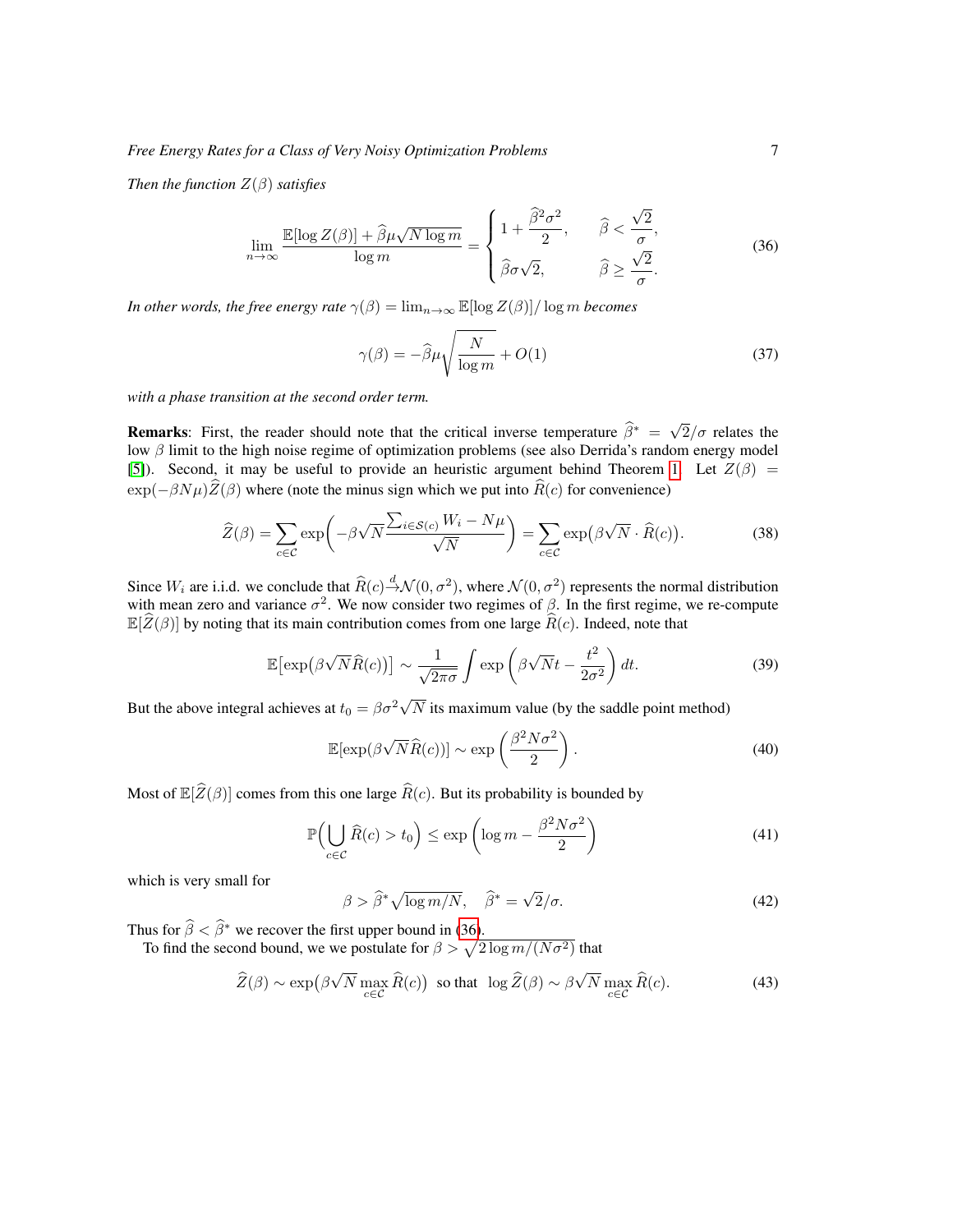But

$$
\mathbb{P}\left(\max_{c \in \mathcal{C}} \widehat{R}(c) > t\right) \le \exp\left(\log m - \frac{t^2}{2\sigma^2}\right). \tag{44}
$$

Therefore, with high probability we can assume that

$$
\max_{c \in \mathcal{C}} \widehat{R}(c) \sim \sqrt{2\sigma^2 \log m}.\tag{45}
$$

Combining it with the above lead to the second bound in [\(36\)](#page-6-0).

In many applications (see [\[1,](#page-11-7) [2\]](#page-11-8)) one needs more refined information about  $\log Z(\beta)$ . In particular, we must know whether  $\log Z(\beta)$  is concentrated around  $\mathbb{E}[\log Z(\beta)]$ . In other words, whether

$$
\log Z(\beta)/\mathbb{E}[\log Z(\beta)] \stackrel{\mathbb{P}}{\to} 1 \tag{46}
$$

where  $\stackrel{\mathbb{P}}{\rightarrow}$  represents convergence in probability.

To address this question, we first estimate the variance of  $Z(\beta)$  or, preferably, of log  $Z(\beta)$ . The next lemma gives us a precise evaluation of the variance  $\mathbb{V}[Z(\beta)] = \mathbb{E}[(Z(\beta) - \mathbb{E}[Z(\beta)])^2]$ .

<span id="page-7-0"></span>**Lemma 1** *For any*  $\beta > 0$  *we have* 

$$
\mathbb{V}[Z(\beta)] = (\mathbb{E}[Z(\beta)])^2 \left( \mathbb{E}_D \left( \frac{G(2\beta)}{(G(\beta))^2} \right)^D - 1 \right)
$$
(47)

*where* D *is a random variable denoting the cardinality of the overlap* S(c)∩S(c 0 ) *for two distinct (chosen uniformly at random) feasible solutions*  $c, c' \in \mathcal{C}$ *. Here,*  $G(\beta)$  *is the moment generating function of the negative weights* (−W)*.*

To illustrate an application of the above lemma and the behavior of the overlap  $D$  we discuss below the quadratic assignment problem [\[7,](#page-11-1) [9\]](#page-11-2).

#### Example 1. *Quadratic Assignment Problem*

In the Quadratic Assignment Problem (further referred to as QAP), we consider two  $n \times n$  matrices, namely the weight matrix V and the distance matrix  $H$ . The solution space is the set of all the *n*-element permutations  $S_n$ . The objective function island

$$
R_{\text{QAP}}(\pi) = \sum_{i,j=1}^{n} V(i,j) \cdot H(\pi(i), \pi(j)), \quad \pi \in S_n.
$$

Thus, in our notation,  $C = S_n$ ,  $N = n^2$  and  $m = n!$ .

As introduced above,  $D$  is a random variable denoting the overlap of two arbitrary feasible solutions. We claim that  $\mathbb{E}_D[D] = O(1)$ .

Indeed, let  $\pi, \pi'$  be two random permutations and  $Y_{ij}$  be an indicator random variable of the event

$$
ovr(i, j) = \{V(i, j) \cdot H(\pi(i), \pi(j)) = V(i, j) \cdot H(\pi'(i), \pi'(j))\},\
$$

thus

$$
\mathbb{E}_D[D] = \mathbb{E}_D\Big[\sum_{i,j=1}^n Y_{ij}\Big] = \sum_{i,j=1}^n \mathbb{E}_D[Y_{ij}] = \sum_{i,j=1}^n \mathbb{P}(\text{ovr}(i,j)).
$$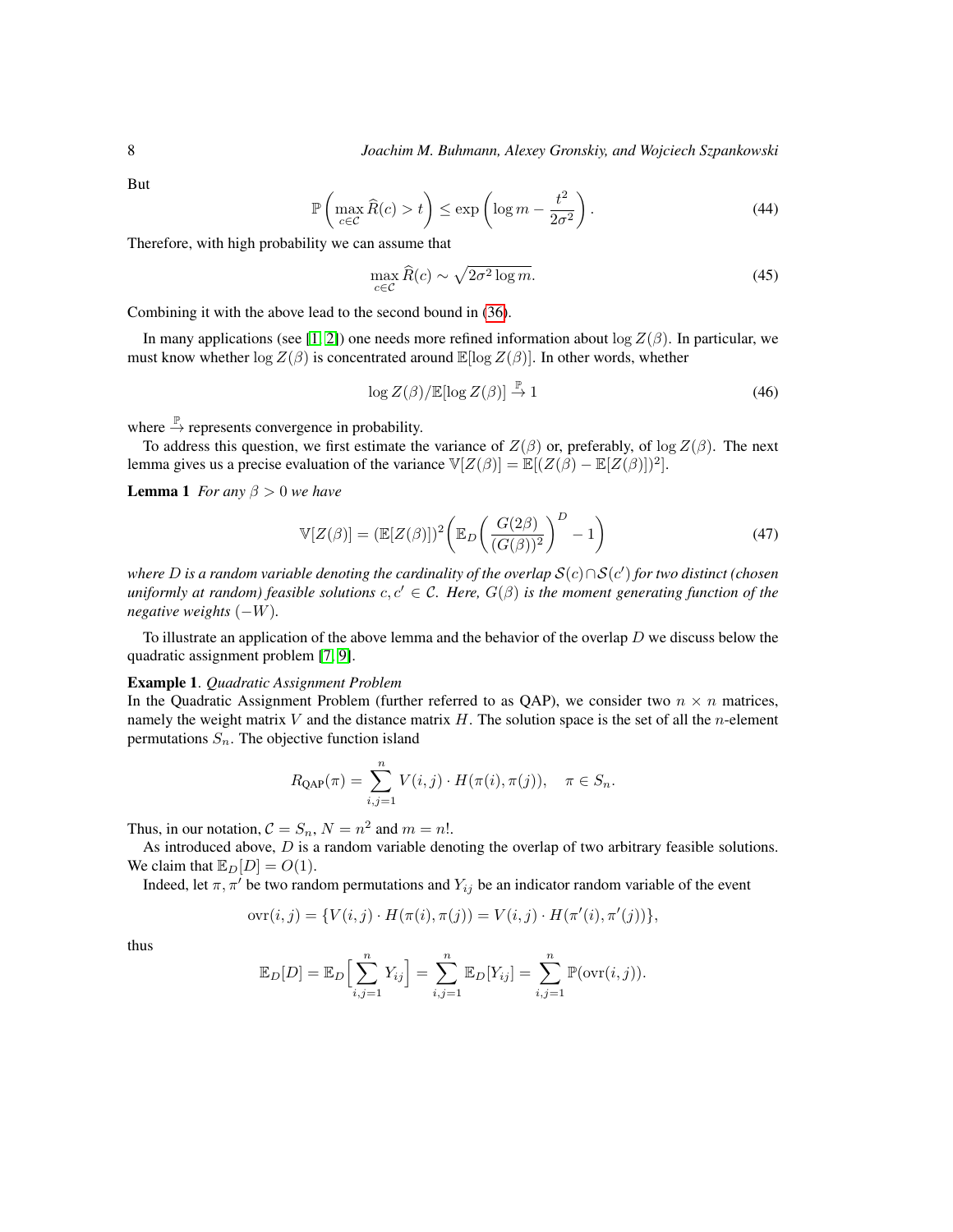Now note that for each i, j the event  $\text{ovr}(i, j)$  occurs, if and only if  $\pi(i) = \pi'(i)$  and  $\pi(j) = \pi'(j)$ . Thus  $\mathbb{P}(\text{ovr}(i, j)) = 1/n(n - 1)$  and

$$
\mathbb{E}_D[D] = \sum_{i,j=1}^n \mathbb{P}(\text{ovr}(i,j)) = n^2 \frac{1}{n(n-1)} = O(1),\tag{48}
$$

which proves  $\mathbb{E}_D[D] = O(1)$ .

Now, we are ready to formulate our second main finding.

<span id="page-8-0"></span>**Theorem 2** *If*  $\beta \mathbb{E}_D[D] \to 0$ *, then* 

$$
Z(\beta)/\mathbb{E}[Z(\beta)] \stackrel{\mathbb{P}}{\to} 1. \tag{49}
$$

*More precisely,*

<span id="page-8-1"></span>
$$
\mathbb{P}(|Z(\beta) - \mathbb{E}[Z(\beta)]| \ge \epsilon \mathbb{E}[Z(\beta)]) \le \frac{\mathbb{V}[Z(\beta)]}{\epsilon^2(\mathbb{E}[Z(\beta)])^2} = O(\beta^2 \mathbb{E}_D[D]) \to 0.
$$
 (50)

**Proof:** Put  $G(\beta) = \mathbb{E}[\exp(\beta(-W))]$ , where W is a random variable with expectation  $\mu$  and variance  $\sigma^2$ . The Taylor expansion of  $G(\beta)$  around 0 is

$$
G(\beta) = 1 - \beta \mu + \frac{\beta^2 \mathbb{E}[W^2]}{2} + O(\beta^3).
$$
 (51)

Thus,

$$
\left(\frac{G(2\beta)}{(G(\beta))^2}\right)^D = \left(\frac{1 - 2\beta\mu + 2\beta^2 \mathbb{E}[W^2] + O(\beta^3)}{[1 - \beta\mu + \beta^2 \mathbb{E}[W^2]/2 + O(\beta^3)]^2}\right)^D = \left(\frac{1 - 2\beta\mu + 2\beta^2 \mathbb{E}[W^2] + O(\beta^3)}{1 - 2\beta\mu + (\mu^2 + \mathbb{E}[W^2])\beta^2 + O(\beta^3)}\right)^D
$$

$$
= (1 + (\mathbb{E}[W^2] - \mu^2)\beta^2 + O(\beta^3))^D = 1 + D\sigma^2\beta^2 + O(\beta^3)
$$
(52)

leading to

$$
\mathbb{E}_D\left(\frac{G(2\beta)}{(G(\beta))^2}\right)^D = 1 + \sigma^2 \beta^2 \mathbb{E}_D[D] + O(\beta^3). \tag{53}
$$

From the above, we obtain the  $\beta$ -asymptotics of  $V[Z(\beta)]$ :

$$
\mathbb{V}[Z(\beta)] = (\mathbb{E}[Z(\beta)])^2 \bigg( \mathbb{E}_D \bigg( \frac{G(2\beta)}{(G(\beta))^2} \bigg)^D - 1 \bigg) = (\mathbb{E}[Z(\beta)])^2 (\sigma^2 \beta^2 \mathbb{E}_D[D] + O(\beta^3)),\tag{54}
$$

and the theorem is proved.  $\Box$ 

The last theorem implies that

<span id="page-8-2"></span>
$$
\log Z(\beta) - \mathbb{E}[\log Z(\beta)] \xrightarrow{\mathbb{P}} 0. \tag{55}
$$

But we would like to establish a stronger statement, say

$$
\log Z(\beta) - \log \mathbb{E}[Z(\beta)] \stackrel{\mathbb{P}}{\to} 0 \tag{56}
$$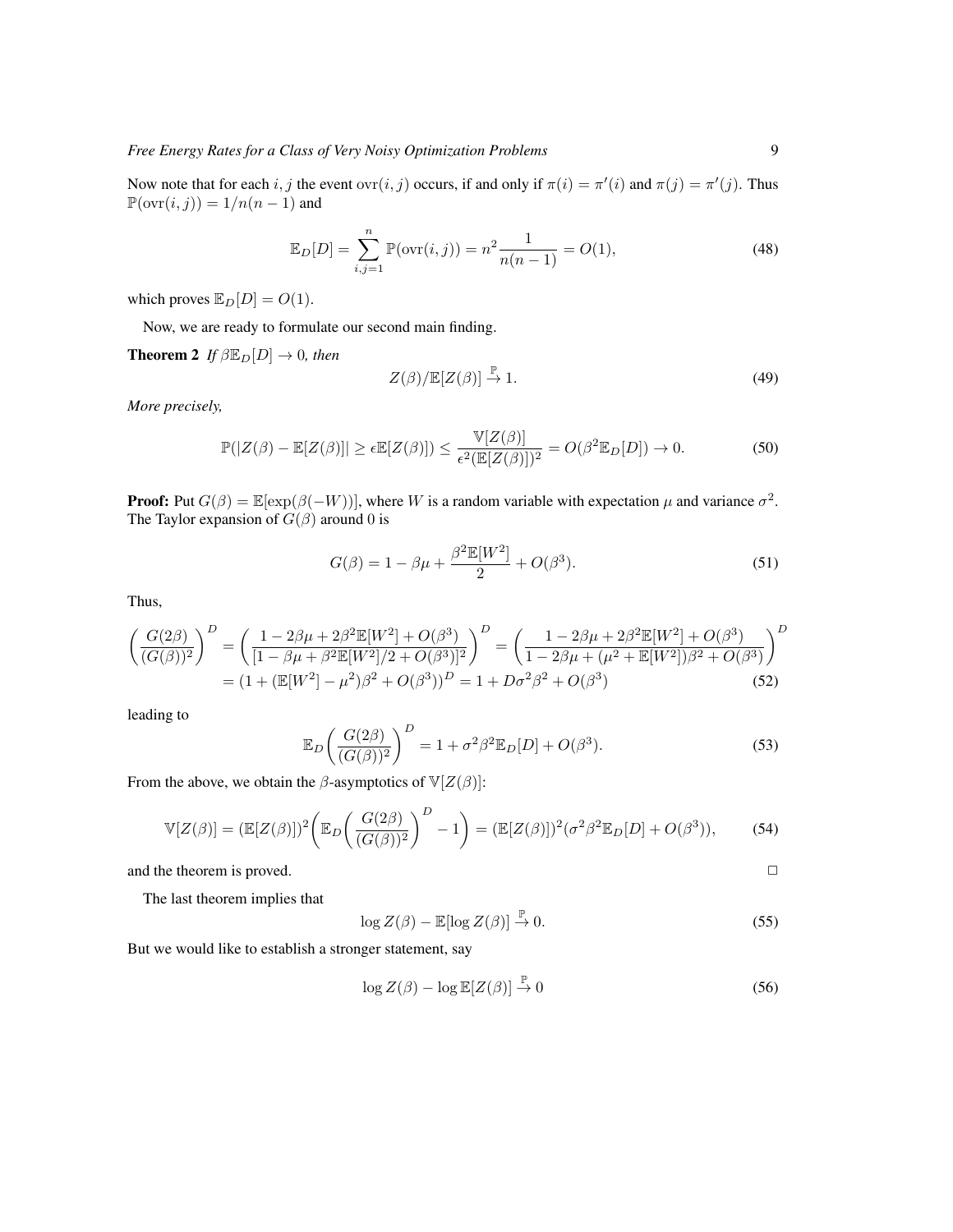or even  $\log Z(\beta)/\mathbb{E}[\log Z(\beta)] \stackrel{\mathbb{P}}{\rightarrow} 1$ . The following considerations should imply this. Observe that by expanding  $\log Z(\beta)$  in the Taylor series around  $\mathbb{E}[Z(\beta)]$  we have

$$
\log Z(\beta) = \log \mathbb{E}[Z(\beta)] + \frac{Z(\beta) - \mathbb{E}[Z(\beta)]}{\mathbb{E}[Z(\beta)]} - \frac{1}{2} \frac{(Z(\beta) - \mathbb{E}[Z(\beta)])^2}{(\mathbb{E}[Z(\beta)])^2} + \sum_{k=3}^{\infty} \frac{(-1)^{k+1}}{k!} \frac{(Z(\beta) - \mathbb{E}[Z(\beta)])^k}{(\mathbb{E}[Z(\beta)])^k}.
$$

Taking the expectation, we obtain

$$
\mathbb{E}[\log Z(\beta)] = \log \mathbb{E}[Z(\beta)] - \frac{1}{2} \frac{\mathbb{V}[Z(\beta)]}{(\mathbb{E}[Z(\beta)])^2} + \sum_{k=3}^{\infty} \frac{(-1)^{k+1}}{k!} \frac{\mathbb{E}[(Z(\beta) - \mathbb{E}[Z(\beta)])^k]}{(\mathbb{E}[Z(\beta)])^k}.
$$
 (57)

Now we apply Theorem [2](#page-8-0) in a stronger form. From the proof of Lemma [1](#page-7-0) presented in the next section, we actually can conclude a stronger form of [\(50\)](#page-8-1), namely, for any  $k \geq 2$ 

$$
\mathbb{P}\big(\left|\left(Z(\beta)-\mathbb{E}[Z(\beta)]\right)^k\right|\geq \epsilon \left(\mathbb{E}[Z(\beta)]\right)^k\big)\leq \frac{\mathbb{E}[(Z(\beta)-\mathbb{E}[Z(\beta)])^k]}{\epsilon \left(\mathbb{E}[Z(\beta)]\right)^k} = O(\beta^2 \mathbb{E}_D[D_2(k)])\tag{58}
$$

where  $D_2(k)$  is a random variable representing the cardinality of the joint pairwise overlaps  $\bigcup_{s$  $S(c_k)$ ) among k selected configurations  $c_1, \ldots, c_k \in \mathcal{C}$ . In many combinatorial optimization problems  $E[D_2(k)]$  is constant or grows very slowly (e.g., in the quadratic assignment problem  $E[D_2(k)] = O(1)$ ). Then [\(56\)](#page-8-2) will follow.

## 3 Proof of Lemma [1](#page-7-0)

We prove now Lemma [1.](#page-7-0) Let

$$
Z(\beta) = \exp(-\beta N\mu) \sum_{c \in \mathcal{C}} T(c), \quad T(c) = \exp\left(\beta \left(-\sum_{i \in \mathcal{S}(c)} \overline{W}_i\right)\right).
$$
 (59)

Now define  $\widehat{Z}(\beta) = \sum_{c \in \mathcal{C}} T(c)$ . To compute  $\mathbb{V}[\widehat{Z}(\beta)]$ , we proceed as follows

$$
\mathbb{E}[(\widehat{Z}(\beta))^2] = \mathbb{E}\Big[\sum_{c \in \mathcal{C}} T(c) \cdot \sum_{c' \in C} T(c')\Big] = \sum_{c,c' \in \mathcal{C}} \mathbb{E} \exp\Big(-\beta \Big(\sum_{i \in \mathcal{S}(c)} \overline{W}_i + \beta \sum_{j \in \mathcal{S}(c')} \overline{W}_j\Big)\Big). \tag{60}
$$

Now let the solutions c and c' have an overlap  $S(c, c') := S(c) \cap S(c')$  of cardinality  $d = d(c, c') :=$  $|S(c, c')|$  (which we will call a *summand overlap*). We also define the symmetric difference  $\overline{S}(c, c') :=$  $\mathcal{S}(c) \triangle \mathcal{S}(c')$  and continue the chain of equalities:

$$
\mathbb{E}[(\widehat{Z}(\beta))^2] = \sum_{c,c' \in \mathcal{C}} \mathbb{E} \exp\left(-\beta \left(2 \sum_{i \in S(c,c')} \overline{W}_i + \sum_{j \in \overline{S}(c,c')} \overline{W}_j\right)\right).
$$
(61)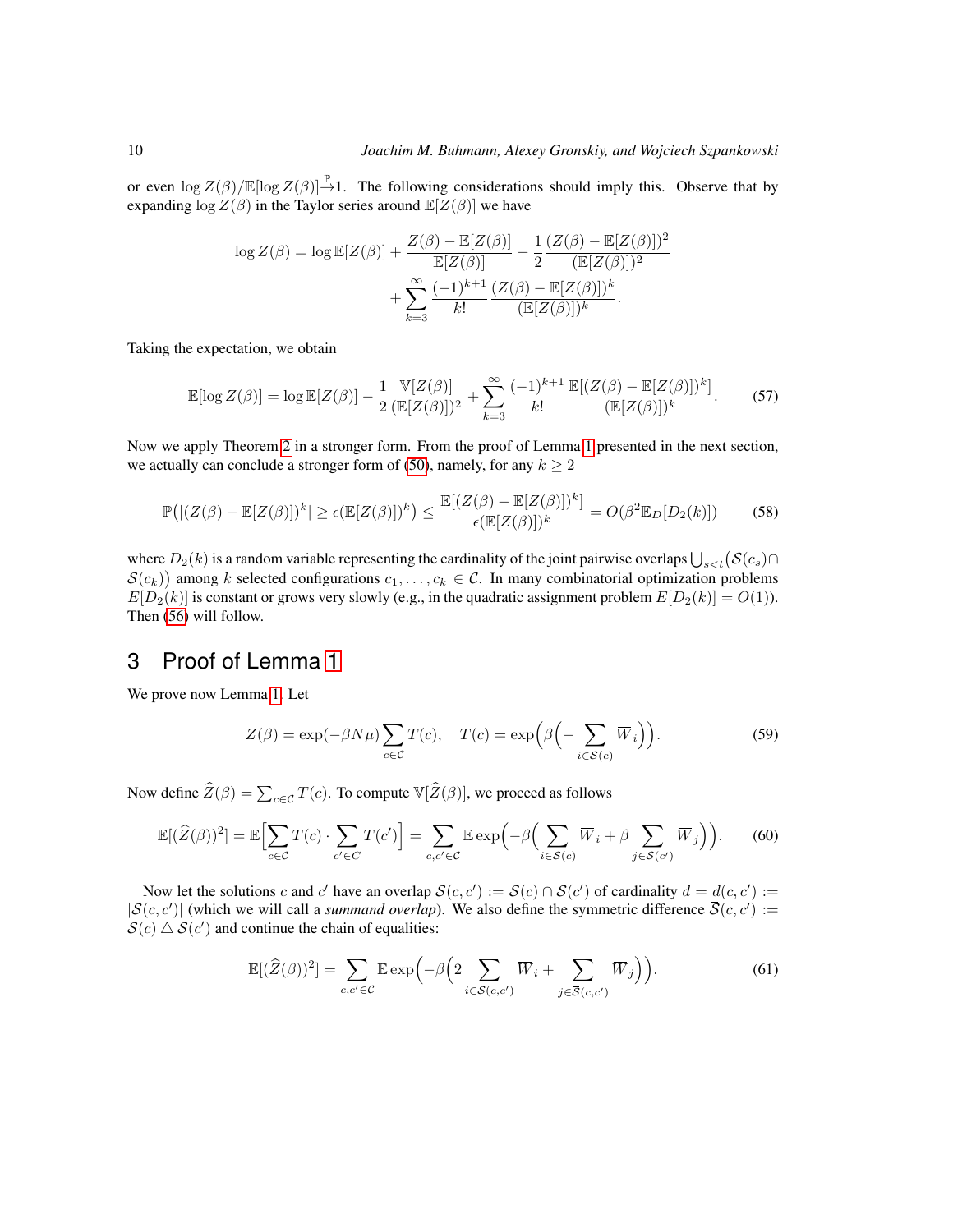Here the sets of  $\mathcal{S}(c, c')$  and  $\overline{\mathcal{S}}(c, c')$  are independent, allowing us to decompose the expectation into the product:

$$
\mathbb{E}[(\widehat{Z}(\beta))^2] = \sum_{c,c' \in \mathcal{C}} \mathbb{E} \exp\left(-\beta \left(2 \sum_{i \in \mathcal{S}(c,c')} \overline{W}_i\right)\right) \cdot \mathbb{E} \exp\left(-\beta \left(\sum_{j \in \overline{\mathcal{S}}(c,c')} \overline{W}_j\right)\right)
$$

$$
= \sum_{c,c' \in \mathcal{C}} (\widehat{G}(2\beta))^d (\widehat{G}(\beta))^{2(N-d)} = (\widehat{G}(\beta))^{2N} \sum_{c,c' \in \mathcal{C}} \left(\frac{\widehat{G}(2\beta)}{(\widehat{G}(\beta))^2}\right)^d.
$$
(62)

Now assume that the probability of the two solutions  $c$  and  $c'$ , chosen uniformly at random, to have a d-element overlap is  $P_{\text{ovr}}(d)$  and rewrite the above as follows:

$$
\mathbb{E}[(\widehat{Z}(\beta))^2] = (\widehat{G}(\beta))^{2N} \sum_{d=0}^N m^2 P_{\text{ovr}}(d) \left(\frac{\widehat{G}(2\beta)}{(\widehat{G}(\beta))^2}\right)^d = m^2 (\widehat{G}(\beta))^{2N} \sum_{d=0}^N P_{\text{ovr}}(d) \left(\frac{\widehat{G}(2\beta)}{(\widehat{G}(\beta))^2}\right)^d
$$

$$
= (\mathbb{E}[\widehat{Z}(\beta)])^2 \sum_{d=0}^N P_{\text{ovr}}(d) \left(\frac{\widehat{G}(2\beta)}{(\widehat{G}(\beta))^2}\right)^d.
$$
(63)

We conclude that

$$
\mathbb{V}[\widehat{Z}(\beta)] = \mathbb{E}[(\widehat{Z}(\beta))^2] - (\mathbb{E}[\widehat{Z}(\beta)])^2 = (\mathbb{E}[\widehat{Z}(\beta)])^2 \bigg(\mathbb{E}_D \bigg(\frac{\widehat{G}(2\beta)}{(\widehat{G}(\beta))^2}\bigg)^D - 1\bigg),
$$

where  $D$  is a random variable denoting the summand overlap in two randomly chosen solutions. Recalling that  $Z(\beta) = \exp(-\beta N\mu)\hat{Z}(\beta)$  and, as well,  $G(\beta) = \exp(-\beta \mu)\hat{G}(\beta)$ , we obtain the version without hats:

$$
\mathbb{V}[Z(\beta)] = \mathbb{E}[(Z(\beta))^2] - (\mathbb{E}[Z(\beta)])^2 = (\mathbb{E}[Z(\beta)])^2 \left(\mathbb{E}_D\left(\frac{G(2\beta)}{(G(\beta))^2}\right)^D - 1\right).
$$

This proves Lemma [1.](#page-7-0)

# 4 Conclusion and Outlook

This paper discusses the low  $\beta$  asymptotics of the free energy for a class of optimization functions that show a bounded growth of the configuration space w.r.t. the solution complexity. In the concrete example of the quadratic assignment problem, the configuration space is the symmetric group with n! configurations and assignment solutions of complexity  $n^2$  for  $n \times n$  matrices. Theorem [1](#page-5-0) establishes a proportionality between the critical temperature and the noise level in the optimization problem. Consequently, the low  $\beta$  limit is justified for very noisy optimization problems as they arise in a variety of modern high throughput experimental designs, especially in the life sciences. There, the precision of the individual experiments is traded off against the number of experiments that can be performed. This situation appears to us being prevalent in many *big data* scenarios today.

In addition, we like to emphasize that free energies evaluated on two different data instances determine a model validation criterion for cost functions and algorithms. The results of theorem [1](#page-5-0) will enable us to determine the optimal resolution of optimization problems and the optimal precision of algorithms in the high noise limit.